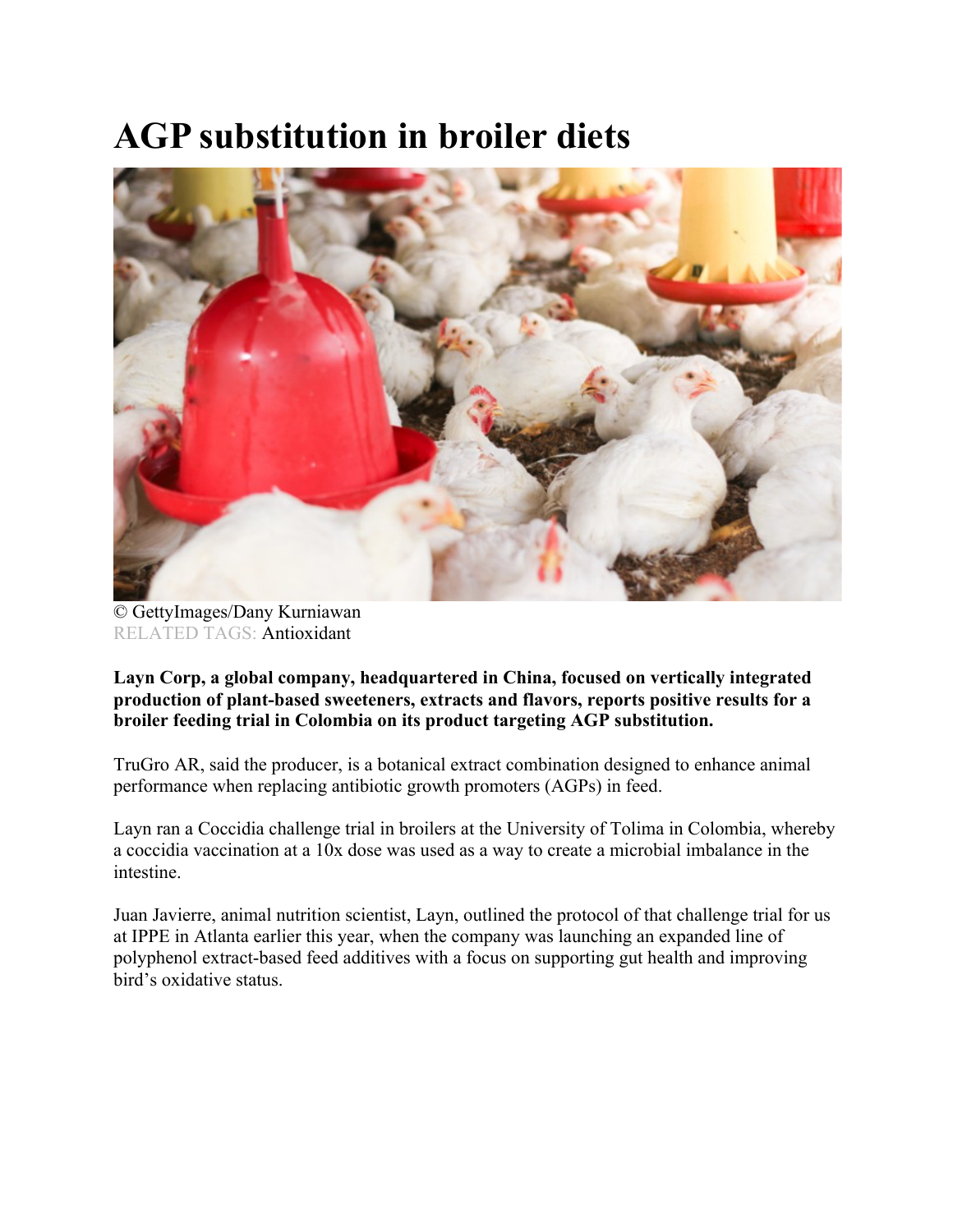## ANTIBIOTIC REPLACEMENT IN BROILER PRODUCTION. GROWTH, DIGESTIBILITY AND CARCASS DATA

| Body weight from all treatments of the experiment |                  |     |        |                   |  |  |
|---------------------------------------------------|------------------|-----|--------|-------------------|--|--|
|                                                   | 5 d              | 11d | 21d    | 42 d              |  |  |
| <b>NC</b>                                         | $125^{b}$        | 356 | $901*$ | 2648 <sup>b</sup> |  |  |
| PC                                                | $130*$           | 358 | 909*   | 2870*             |  |  |
| AR                                                | 130 <sup>8</sup> | 344 | 874b   | 2876*             |  |  |

| Nutrient digestibility (%) from all treatments in the experiment. Day 21 |                    |                      |                      |            |  |  |
|--------------------------------------------------------------------------|--------------------|----------------------|----------------------|------------|--|--|
|                                                                          | Crude protein      | <b>Ether extract</b> | Crude energy         | Dry matter |  |  |
| <b>NC</b>                                                                | 78.28 <sup>b</sup> | $82.31^{b}$          | $77.49^{b}$          | 95.50      |  |  |
| PC                                                                       | $80,75*$           | 88,88*               | $79,45$ <sup>a</sup> | 95,00      |  |  |
| AR                                                                       | $80.41*$           | $89.15*$             | 79.35*               | 95,43      |  |  |

4 Layn and University of Environmental Science 2020.

Confidential. Layn USA, Inc. all rights reserved.

Coccidia challenge trial data

Three diets were used in the experiment, he explained. The negative control diet saw removal of the antibiotics, avilamycin and halquinol, the positive control included those AGPs, while the experimental diet incorporated TruGro AR into the formulation.

The idea was to see how the performance of the birds on the TruGro AR diet compared to that of the birds fed the AGP positive ration. The trial, which had eight treatments and eight replicates, saw birds grouped into 64 pens. It was run over three stages: pre starter (5-10 days); starter (11- 23 days); and grower (24-42 days).

Javierre was unable to share data with us at the time regarding the trial outcome.

But this week, Mary Joe Fernandez, global VP of sales and business development, Layn, told us the research confirmed the entry hypotheses.

Growth and performance of TruGro AR birds were similar to those of the control group (AGP positive), while nutrient digestibility of TruGro AR group was also akin to that of control group, she reported.

*"We have not been able to evaluate all the data, due to Covid-19 linked delays, but on the main parameters tested, we saw no significant differences,"* said Fernandez.

## **Feed portfolio**